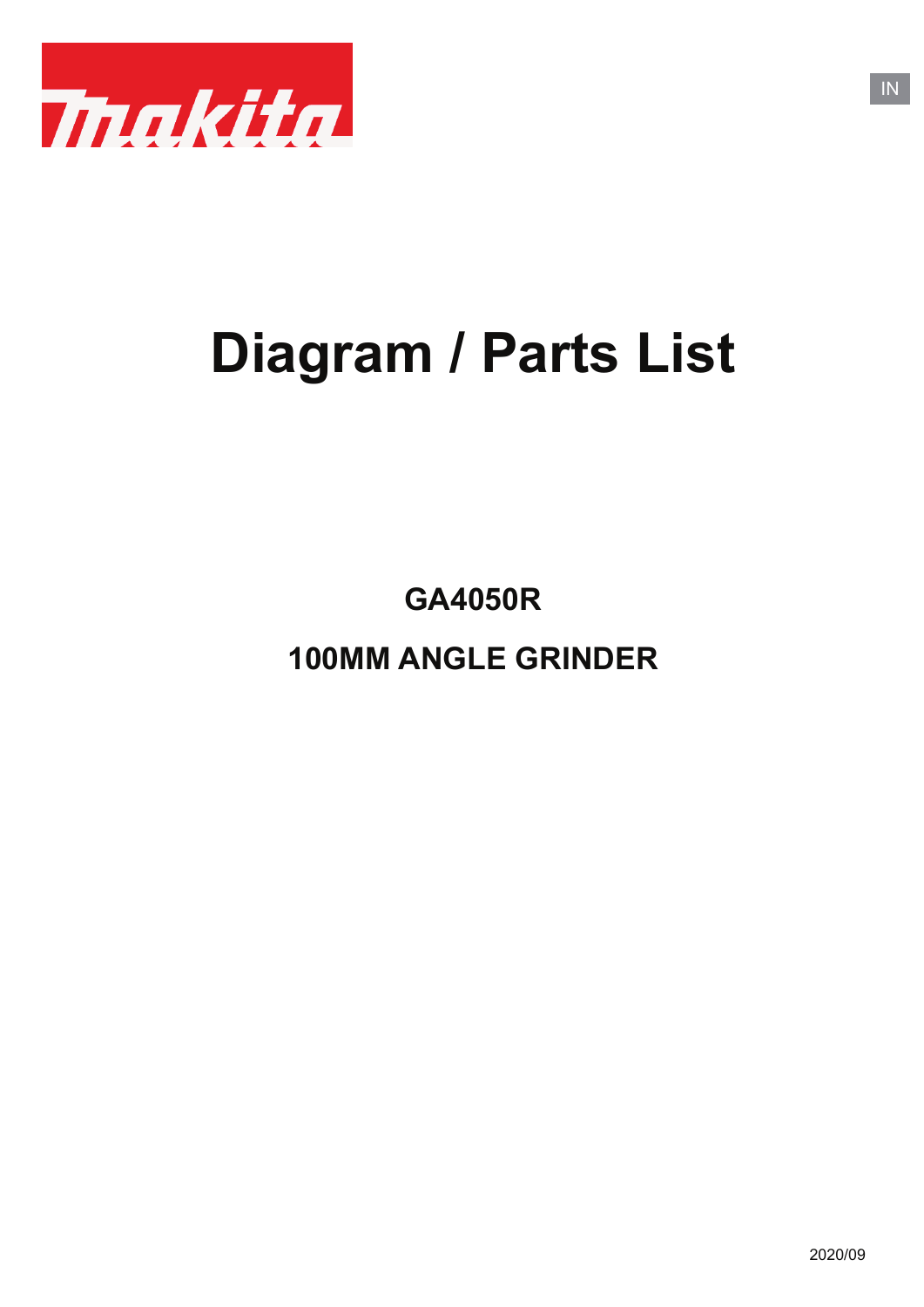### (IN) GA4050R / 100MM ANGLE GRINDER

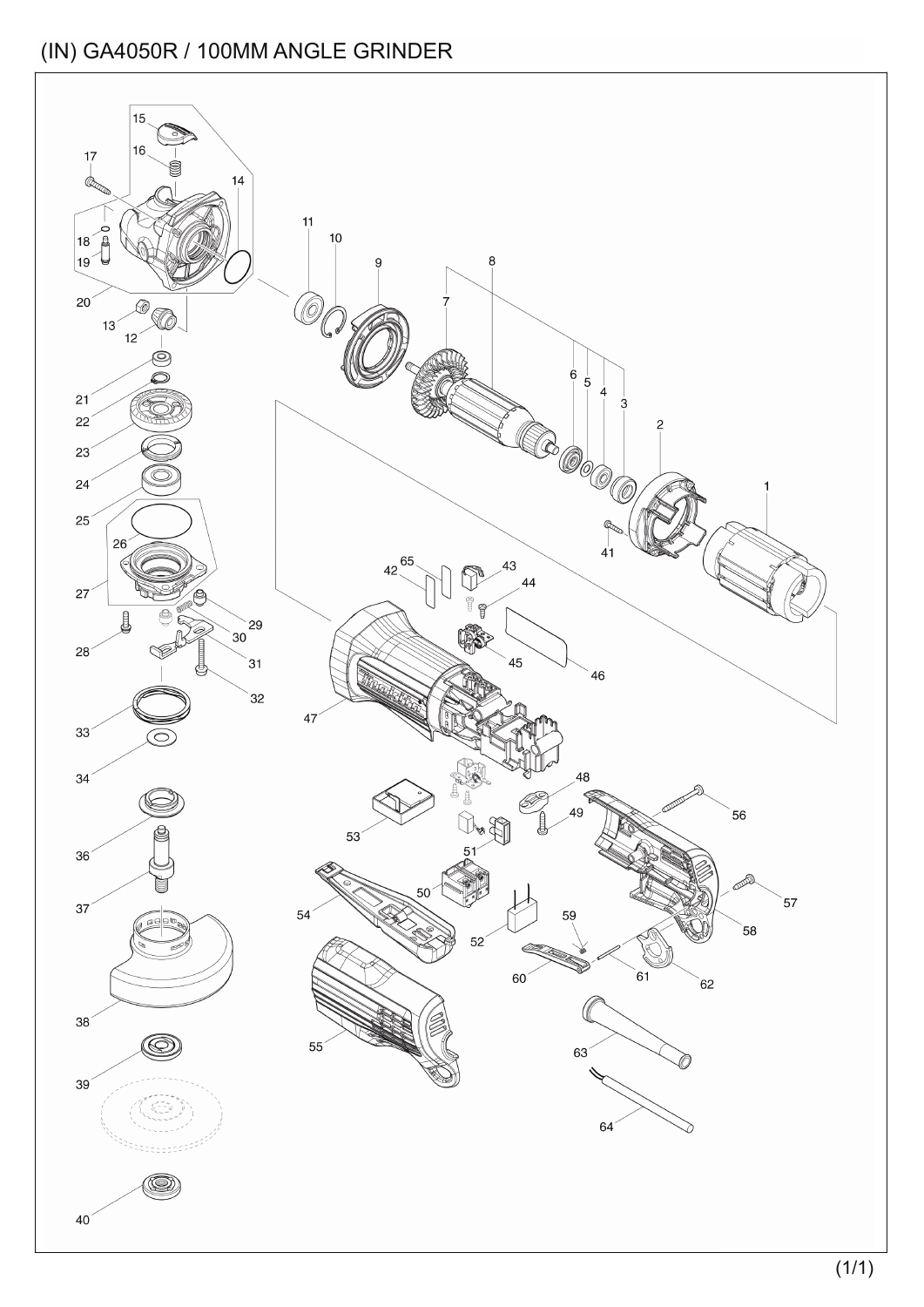## **IN INDIA**

### **GA4050R / 100MM ANGLE GRINDER**

| Item                    |                 | Sub   Parts No.          | Parts Description                                   | Qty                            | I/C     |       | E/C No.   Close No.   Remark |                                                                                                             |
|-------------------------|-----------------|--------------------------|-----------------------------------------------------|--------------------------------|---------|-------|------------------------------|-------------------------------------------------------------------------------------------------------------|
| 001                     |                 | 634734-9                 | <b>FIELD</b>                                        | $\mathbf{1}$                   |         |       |                              |                                                                                                             |
| 002                     |                 | 459003-5                 | <b>BAFFLE PLATE</b>                                 | $\mathbf{1}$                   |         |       |                              |                                                                                                             |
| 003                     |                 | 422413-9                 | <b>RUBBER RING 19</b>                               | 1                              |         |       |                              |                                                                                                             |
| 004                     |                 | 210017-7                 | <b>BALL BEARING 607DDW</b>                          | $\mathbf{1}$                   |         |       |                              |                                                                                                             |
| 005                     |                 | 253186-1                 | <b>FLAT WASHER 7</b>                                | $\mathbf{1}$                   |         |       |                              |                                                                                                             |
| 006                     |                 | 681636-0                 | <b>INSULATION WASHER</b>                            | $\mathbf{1}$                   |         |       |                              |                                                                                                             |
| 007                     |                 | 240197-5                 | <b>FAN60</b>                                        | $\mathbf{1}$                   |         |       |                              |                                                                                                             |
| 008                     | D <sub>10</sub> | 517994-7                 | ARMATURE ASS'Y 240V<br><b>INC. 3-7</b>              | $\mathbf{1}$                   |         |       |                              |                                                                                                             |
| 009                     |                 | 459004-3                 | <b>DIFFUSER</b>                                     | $\mathbf{1}$                   |         |       |                              |                                                                                                             |
| 010                     |                 | 962105-3                 | <b>RETAINING RING R-26</b>                          | $\mathbf{1}$                   |         |       |                              |                                                                                                             |
| 011                     |                 | 211092-6                 | <b>BALL BEARING 629DDW</b>                          | $\mathbf{1}$                   |         |       |                              |                                                                                                             |
| 012                     |                 | 226858-1                 | SPIRAL BEVEL GEAR 10                                | $\mathbf{1}$                   |         |       |                              |                                                                                                             |
| 013                     |                 | 252186-8                 | HEX. NUT M6                                         | $\mathbf{1}$                   |         |       |                              |                                                                                                             |
| 014                     |                 | 213445-5                 | O-RING 26                                           | $\mathbf{1}$                   |         |       |                              |                                                                                                             |
| 015                     |                 | 459006-9                 | PIN CAP                                             | $\mathbf{1}$                   |         |       |                              |                                                                                                             |
| 016                     |                 | 232491-9                 | <b>COMPRESSION SPRING 9</b>                         | $\mathbf{1}$                   |         |       |                              |                                                                                                             |
| 017                     |                 | 266324-6                 | <b>TAPPING SCREW 4X22</b>                           | $\overline{4}$                 |         |       |                              |                                                                                                             |
| 018                     |                 | 213877-6                 | O-RING 6                                            | $\mathbf{1}$                   |         |       |                              |                                                                                                             |
| 019                     |                 | 256594-5                 | SHOULDER PIN 6                                      | $\mathbf{1}$                   |         |       |                              |                                                                                                             |
| $\overline{020}$        |                 | 136144-1                 | <b>GEAR HOUSING B ASS'Y</b>                         | $\mathbf{1}$                   |         |       |                              |                                                                                                             |
|                         |                 | C <sub>10</sub> 263002-9 | <b>RUBBER PIN 4</b>                                 | $\overline{1}$                 |         |       |                              |                                                                                                             |
| 021                     | D <sub>10</sub> | 210006-2                 | INC. 14-16,18,19<br><b>BALL BEARING 696ZZ</b>       | $\mathbf{1}$                   |         |       |                              |                                                                                                             |
| $\overline{022}$        |                 | 961052-5                 | <b>RETAINING RING S-12</b>                          | $\mathbf{1}$                   |         |       |                              |                                                                                                             |
| $\overline{023}$        |                 | 226859-9                 | SPIRAL BEVEL GEAR 37                                | $\mathbf{1}$                   |         |       |                              |                                                                                                             |
| 024                     |                 | 285039-6                 | <b>BEARING RETAINER 23-33</b>                       | $\mathbf{1}$                   |         |       |                              |                                                                                                             |
| $\overline{025}$        |                 | 211129-9                 | BALL BEARING 6201DDW                                | $\overline{1}$                 |         |       |                              |                                                                                                             |
| $\overline{026}$        |                 | 213624-5                 | O RING 48                                           | $\mathbf{1}$                   |         |       |                              |                                                                                                             |
| $\overline{027}$        |                 | 136141-7                 | <b>BEARING BOX A ASS'Y</b>                          | $\mathbf 1$                    |         |       |                              |                                                                                                             |
|                         | D <sub>10</sub> |                          | <b>INC. 26</b>                                      |                                |         |       | D4623                        |                                                                                                             |
|                         | D <sub>11</sub> |                          | INC. 26,66                                          |                                |         | D4623 |                              |                                                                                                             |
| 028                     |                 | 911128-8                 | P.H.SCREW M4X16 WITH WR                             | $\overline{2}$                 |         |       |                              |                                                                                                             |
| $\overline{029}$        |                 | 327322-6                 | SLEEVE 4                                            | $\overline{2}$                 |         |       |                              |                                                                                                             |
| 030                     |                 | 232490-1                 | <b>COMPRESSION SPRING 4</b>                         | 1                              |         |       |                              |                                                                                                             |
| 031                     |                 | 347475-5                 | <b>LEVER</b>                                        | $\mathbf{1}$                   |         |       |                              |                                                                                                             |
| $\overline{032}$<br>033 |                 | 911159-7<br>232542-8     | PAN HEAD SCREW M4X30<br><b>SCROW WAVE SPRING 41</b> | $\overline{2}$<br>$\mathbf{1}$ |         |       | D <sub>4623</sub>            |                                                                                                             |
| 034                     |                 | 267238-2                 | FLAT WASHER 12                                      | $\mathbf{1}$                   |         |       |                              |                                                                                                             |
| 036                     |                 | 319789-2                 | PLATE RETAINER 20                                   | $\mathbf{1}$                   |         |       |                              |                                                                                                             |
| 037                     |                 | 327240-8                 | <b>SPINDLE</b>                                      | $\mathbf 1$                    |         |       |                              |                                                                                                             |
| 038                     |                 | 347478-9                 | WHEEL COVER 100                                     | $\mathbf{1}$                   |         |       |                              |                                                                                                             |
| 039                     |                 | 224314-5                 | <b>INNER FLANGE 30</b>                              | $\mathbf{1}$                   |         |       |                              |                                                                                                             |
| 040                     |                 | 224559-5                 | LOCK NUT 10-30                                      | $\mathbf{1}$                   |         |       |                              |                                                                                                             |
| 041                     |                 | 266429-2                 | TAPPING SCREW 3X16                                  | 4                              |         |       |                              |                                                                                                             |
| 042                     |                 | 856E32-3                 | GA4050R SERIAL NO. LABEL                            | 1                              |         |       |                              |                                                                                                             |
| 043                     |                 | 191D85-2                 | CARBON BRUSH SET CB-260                             | 1                              |         |       |                              |                                                                                                             |
| 044                     |                 | 266007-8                 | TAPPING SCREW BIND PT 3X10                          | $\overline{\mathbf{4}}$        |         |       |                              |                                                                                                             |
| 045                     |                 | 643541-9                 | <b>BRUSH HOLDER</b>                                 | $\overline{2}$                 |         |       |                              |                                                                                                             |
| 046                     |                 | 856E29-2                 | GA4050R NAME PLATE                                  | 1                              |         |       |                              |                                                                                                             |
| 047<br>048              |                 | 458999-7<br>687123-7     | <b>MOTOR HOUSING</b><br>STRAIN RELIEF               | 1<br>$\mathbf{1}$              |         |       |                              |                                                                                                             |
| 049                     |                 | 266326-2                 | TAPPING SCREW 4X18                                  | $\overline{2}$                 |         |       |                              |                                                                                                             |
| 050                     |                 | 650579-7                 | SWITCH 1246.3223                                    | $\mathbf 1$                    |         |       | D6895                        |                                                                                                             |
| $050 - 1$               |                 | 651396-8                 | SWITCH FPC-2115S-0-03                               | $\mathbf{1}$                   | $\,<\,$ | D6895 |                              |                                                                                                             |
| 051                     |                 | 654532-5                 | <b>TERMINAL BLOCK 1P</b>                            | $\overline{c}$                 |         |       |                              |                                                                                                             |
| 053                     |                 | 620951-7                 | <b>CONTROLLER</b>                                   | $\mathbf 1$                    |         |       |                              |                                                                                                             |
| 054                     |                 | 162540-7                 | SWITCH LEVER COMPLETE                               | $\mathbf 1$                    |         |       |                              |                                                                                                             |
|                         |                 | C <sub>10</sub> 231679-8 | <b>TORSION SPRING 2</b>                             | 1                              |         |       |                              |                                                                                                             |
|                         |                 | C20 459007-7             | LOCK OFF LEVER                                      | 1                              |         |       | D4039                        |                                                                                                             |
|                         |                 | C21 412971-3             | LOCK OFF LEVER                                      | $\mathbf{1}$                   | $\,<\,$ | D4039 |                              |                                                                                                             |
|                         |                 | C30 951019-1             | SPRING PIN 2-20                                     | $\mathbf{1}$                   |         |       |                              |                                                                                                             |
| 055                     |                 | 183M68-0                 | <b>REAR COVER SET</b>                               | 1                              |         |       |                              |                                                                                                             |
|                         | D <sub>10</sub> |                          | <b>INC. 58</b>                                      |                                |         |       |                              |                                                                                                             |
| 056                     |                 | 266048-4                 | TAPPING SCREW 4X40                                  | $\overline{3}$                 |         |       |                              |                                                                                                             |
|                         |                 |                          |                                                     |                                |         |       | Interchange<br>O: Yes        |                                                                                                             |
|                         |                 |                          |                                                     |                                |         |       | X: No                        |                                                                                                             |
|                         |                 |                          |                                                     |                                |         |       |                              | <: the new part can be substituted for the current.<br>> : the current part can be substituted for the new. |
|                         |                 |                          |                                                     |                                |         |       |                              | S : Interchangeable as a set.                                                                               |

IN